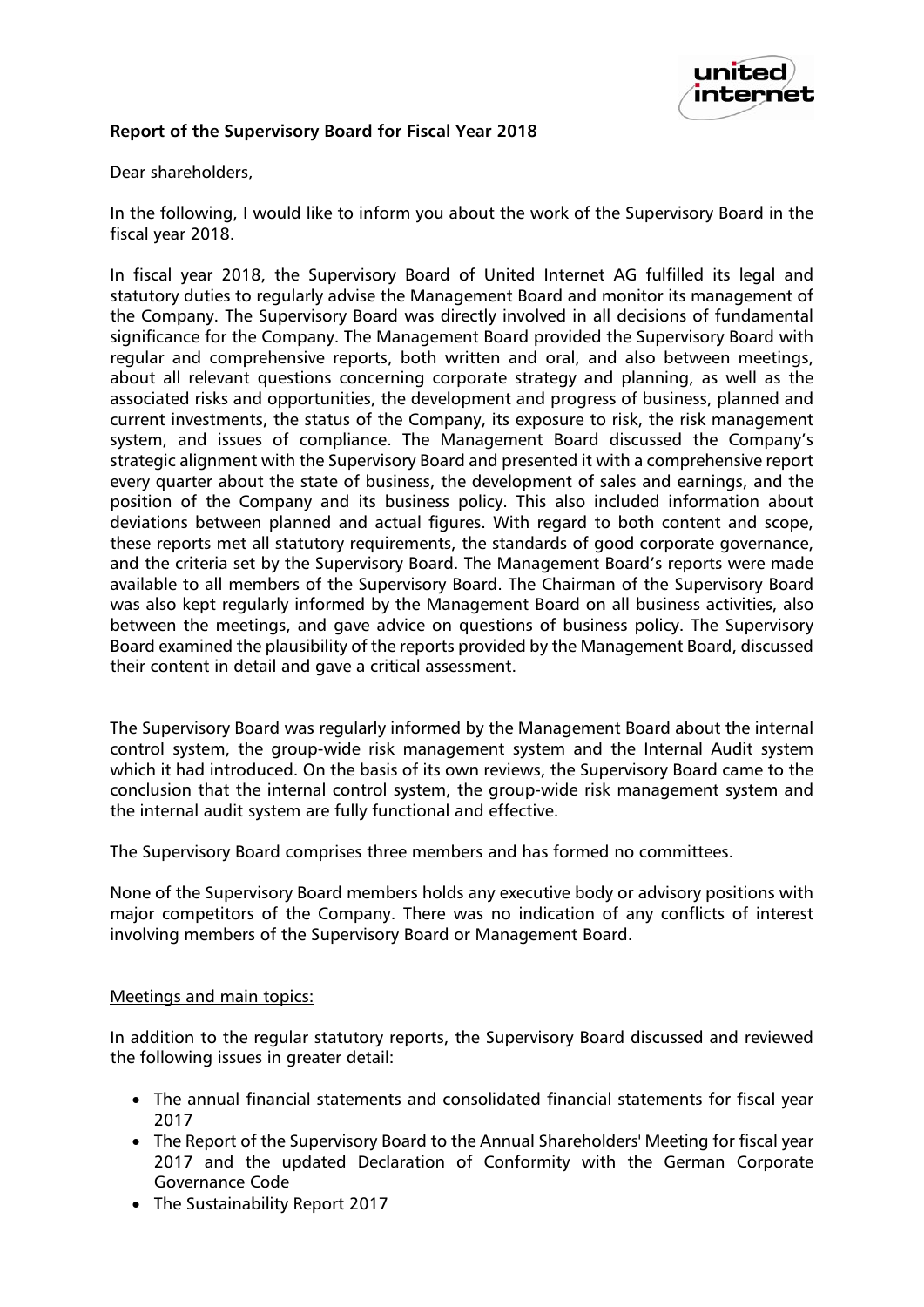- Determining the Management Board's target achievement for fiscal year 2017 and approving the payment of variable compensation components, as well as agreeing new targets for the Management Board for fiscal year 2018
- The invitation to the Annual Shareholders' Meeting 2018, as well as the agenda and motions for resolutions
- Examining the independence of the proposed auditor of the annual financial statements and adopting the corresponding resolution proposal
- The dividend proposal for the Annual Shareholders' Meeting
- Audit planning and the quarterly reports of the Internal Audit department
- The Compliance Report 2017
- The quarterly reports on risk management and the risk management strategy
- The setting of dates for the Supervisory Board's meetings and the financial calendar for fiscal year 2019
- The development of the proportion of women and the implementation status of the agreed targets
- The development of the company during the year
- The adjustment of financial reporting from two segments to four segments
- The acquisition of Austrian web host World4You

The Supervisory Board held five meetings during fiscal year 2018 during which the Management Board presented detailed information about the business situation and the development of the Company and Group, as well as about significant business events. Mr. Kai-Uwe Ricke was unable to attend one meeting of the Supervisory Board. Otherwise, the meetings were each attended by all members. In addition to the meetings, further resolutions on current topics were adopted by means of circular written consent.

## Corporate Governance

The Supervisory Board once again discussed in detail the standards of good corporate governance in fiscal year 2018, and in this connection also the German Corporate Governance Code. The Management Board and Supervisory Board issued an updated Declaration of Conformity pursuant to Sec. 161 AktG on February 19, 2019 which is permanently available on the corporate website and in the Federal Newsletter (Bundesanzeiger). Declarations of previous years can also be viewed here. Further details on corporate governance are provided in the Declaration on Company Management and the Corporate Governance Report on the fiscal year 2018.

## Discussion of the annual financial statements 2018 for the Company and the Group

The Annual Shareholders' Meeting of United Internet AG on May 24, 2018 elected Ernst & Young GmbH Wirtschaftsprüfungsgesellschaft, based in Eschborn/Frankfurt am Main, as auditors for the fiscal year 2018. Ernst & Young GmbH Wirtschaftsprüfungsgesellschaft audited the accounting system, the annual financial statements of United Internet AG, the consolidated financial statements according to IFRS and the combined management report for United Internet AG and the Group for the fiscal year 2018. As part of its audit of the annual financial statements, Ernst & Young GmbH Wirtschaftsprüfungsgesellschaft also audited and analyzed the Company's risk management system. The auditor did not detect any major weaknesses in the internal control system, Group-wide risk management system or Internal Audit system. The auditor awarded an unqualified certificate in each case.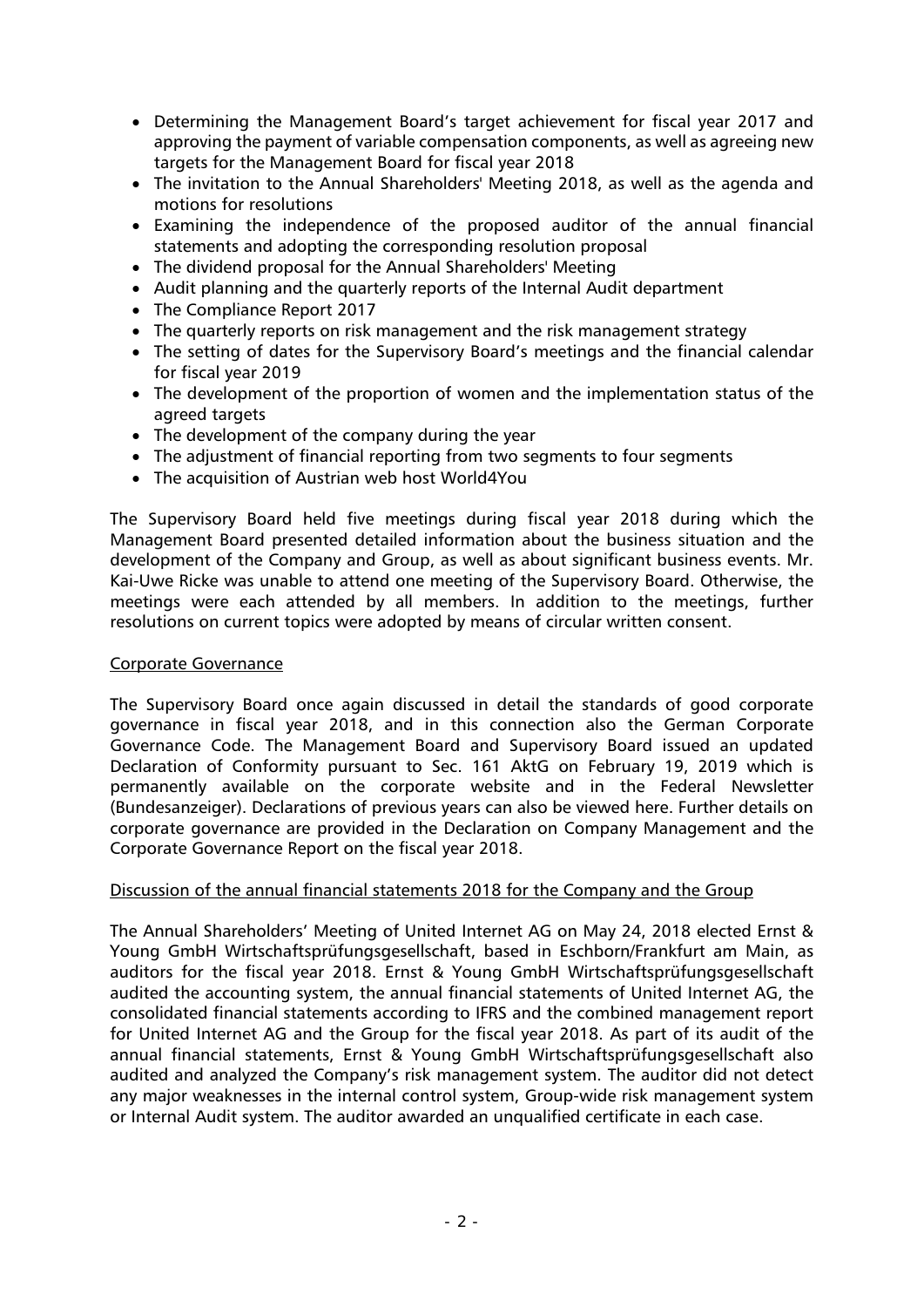The Supervisory Board satisfied itself as to the independence of the auditors and received a written declaration to this end. In addition, the Supervisory Board was informed about services rendered in the past fiscal year and the awarding of non-audit-related services.

The aforementioned annual financial statement documents, the proposal for the appropriation of profit and the auditor's report were presented to all members of the Supervisory Board in due time. The chief auditor attended the relevant meeting of the Supervisory Board on March 27, 2019, where he reported on his audits and their results, elaborated on the audit report, and answered the Supervisory Board's questions. Following its own inspection, the Supervisory Board came to the conclusion that the annual financial statements, the combined management report, the consolidated financial statements and the auditor's report gave no cause for objections. The Supervisory Board concurs with the auditor that there are no major weaknesses in the internal control and risk management system, especially with regard to the accounting process. With a resolution on March 27, 2019, the Supervisory Board approved the annual financial statements of United Internet AG, as prepared by the Company on March 22, 2019 and the consolidated annual financial statements according to IFRS for fiscal 2018, also prepared by the Company on March 12, 2019. The annual financial statements are therefore adopted pursuant to Sec. 172 AktG. The Supervisory Board supports the proposal of the Management Board concerning the allocation of retained earnings.

# Audit of the Management Board's report on relations with affiliated companies

The Management Board presented its report on relations with affiliated companies (Dependent Company Report) for fiscal year 2018 to the Supervisory Board in good time.

The report prepared by the Management Board about relations with affiliated companies was also audited by the external auditors. The following certificate was awarded in this respect:

"On the basis of our statutory examination and evaluation, we can confirm that

- 1. the details made in the report are accurate,
- 2. the Company was compensated adequately for each transaction mentioned in the report,
- 3. in the case of those measures mentioned in the report, there is no evidence to suggest a significantly different assessment to that provided by the Management Board."

The external auditors submitted the audit report to the Supervisory Board. The Dependent Company Report and Audit Report were made available to the Supervisory Board in good time. The Supervisory Board reviewed the Management Board's Dependent Company Report and the Audit Report. The Supervisory Board performed the final review at its meeting on March 27, 2019. The external auditors attended this meeting and reported on their audit of the Dependent Company Report and their main audit results, explained their Audit Report, and answered questions from members of the Supervisory Board. On the basis of our final examination, we concur with the Management Board's Dependent Company Report and the Audit Report and have no objections to raise regarding the Management Board's declaration at the end of the Dependent Company Report.